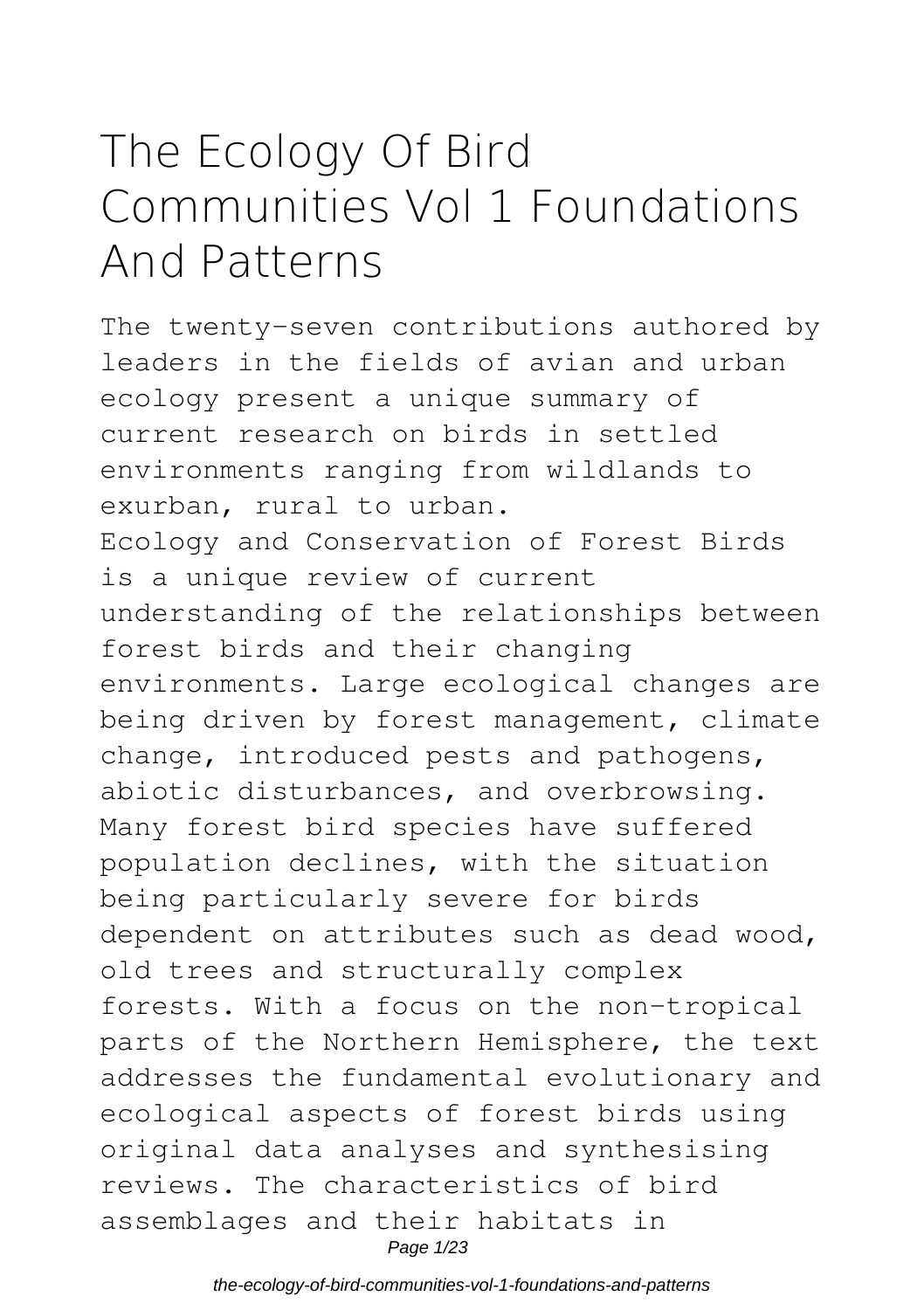different European forest types are explored, together with the macroecological patterns of bird diversity and conservation issues. The book provides a valuable reference for ecologists, ornithologists, conservation professionals, forest industry employees, and those interested in birds and nature. The average person can name more bird species than they think, but do we really know what a bird "species" is? This open access book takes up several fascinating aspects of bird life to elucidate this basic concept in biology. From genetic and physiological basics to the phenomena of bird song and bird migration, it analyzes various interactions of birds – with their environment and other birds. Lastly, it shows imminent threats to birds in the Anthropocene, the era of global human impact. Although it seemed to be easy to define bird species, the advent of modern methods has challenged species definition and led to a multidisciplinary approach to classifying birds. One outstanding new toolbox comes with the more and more reasonably priced acquisition of wholegenome sequences that allow causative analyses of how bird species diversify. Speciation has reached a final stage when daughter species are reproductively Page 2/23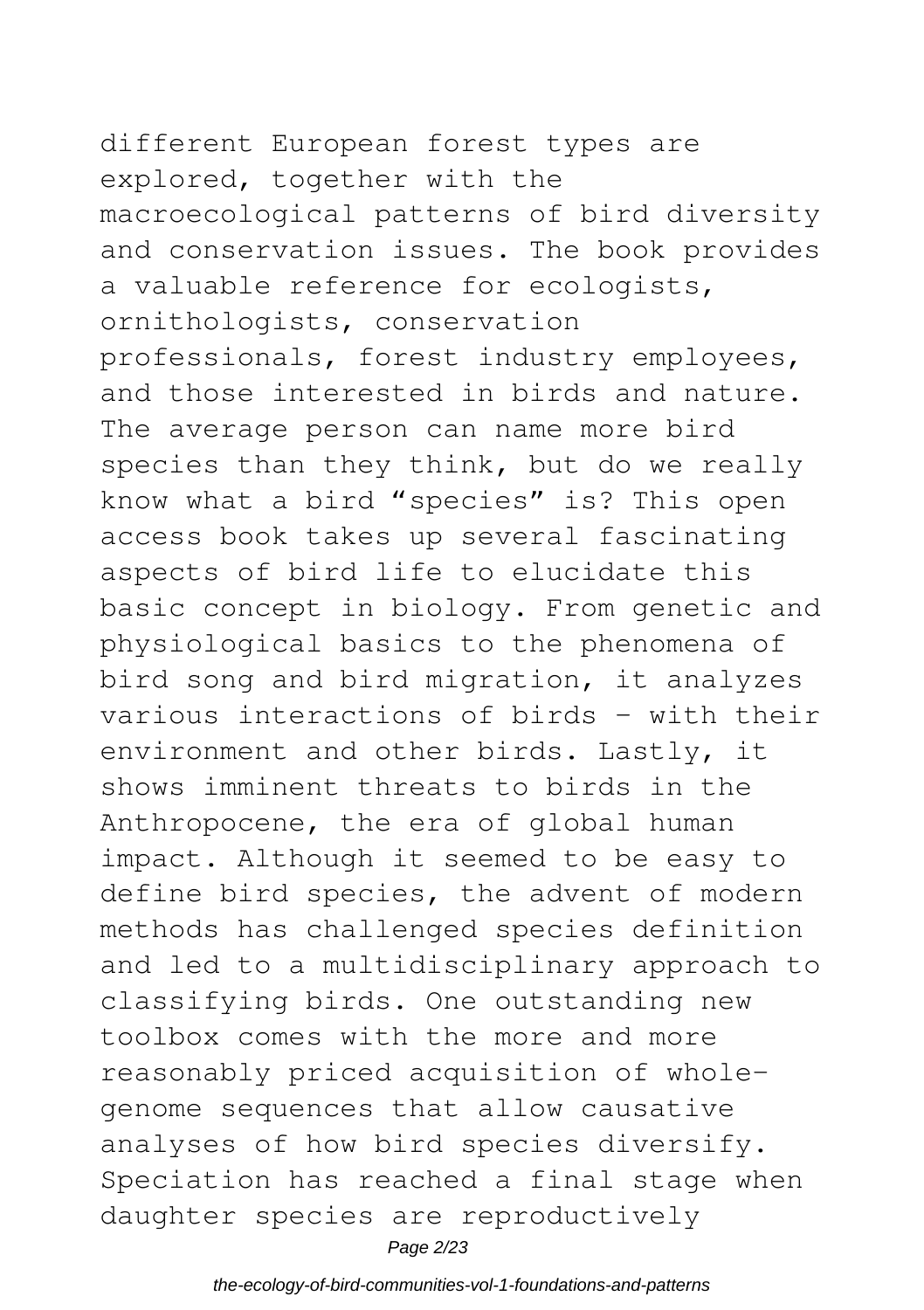## isolated, but this stage is not easily detectable from the phenotype we observe. Culturally transmitted traits such as bird song seem to speed up speciation processes, while another behavioral trait,

migration, helps birds to find food resources, and also coincides with higher chances of reaching new, inhabitable areas. In general, distribution is a major key to understanding speciation in birds. Examples of ecological speciation can be found in birds, and the constant interaction of birds with their biotic environment also contributes to evolutionary changes. In the Anthropocene, birds are confronted with rapid changes that are highly threatening for some species. Climate change forces birds to move their ranges, but may also disrupt well-established interactions between climate, vegetation, and food sources. This book brings together various disciplines involved in observing bird species come into existence, modify, and vanish. It is a rich resource for bird enthusiasts who want to understand various processes at the cutting edge of current research in more detail. At the same time it offers students the opportunity to see primarily unconnected, but booming bigdata approaches such as genomics and Page 3/23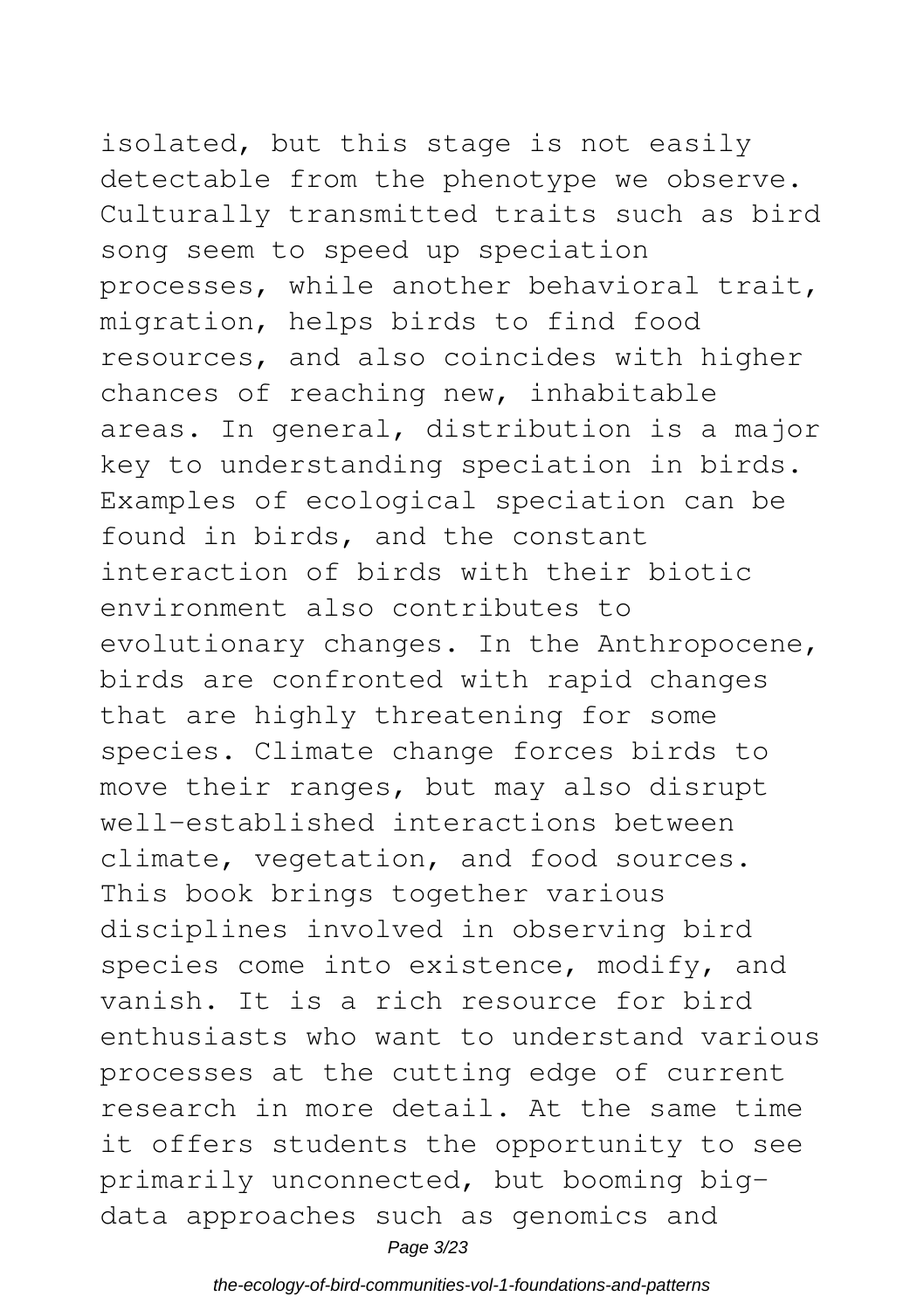biogeography meet in a topic of broad interest. Lastly, the book enables conservationists to better understand the uncertainties surrounding "species" as entities of protection. Area Dependent Changes in the Bird Communities and Vegetation of Southern Wisconsin Forests Habitat Selection in Birds Competition and the Structure of Bird Communities. (MPB-7), Volume 7 Forest Bird Communities of the Hawaiian Islands Long-Term Studies of Vertebrate Communities

The two volumes of John Wiens' Ecology of Bird Communities have applications and importance to the whole field of ecology. The books contain a detailed synthesis of our current understanding of the patterns of organisation of bird communities and of the factors that may determine them, drawing from studies from all over the world. By emphasizing how proper logic and methods have or have not been followed and how different viewpoints have developed historically and have led to controversy, the scope of these books are extended far beyond the study of birds. Processes and Variations discusses the way in which bird community patterns have been interpreted. This second volume examines how the complexity and variability of natural environments may influence efforts to discern and understand the nature of Page 4/23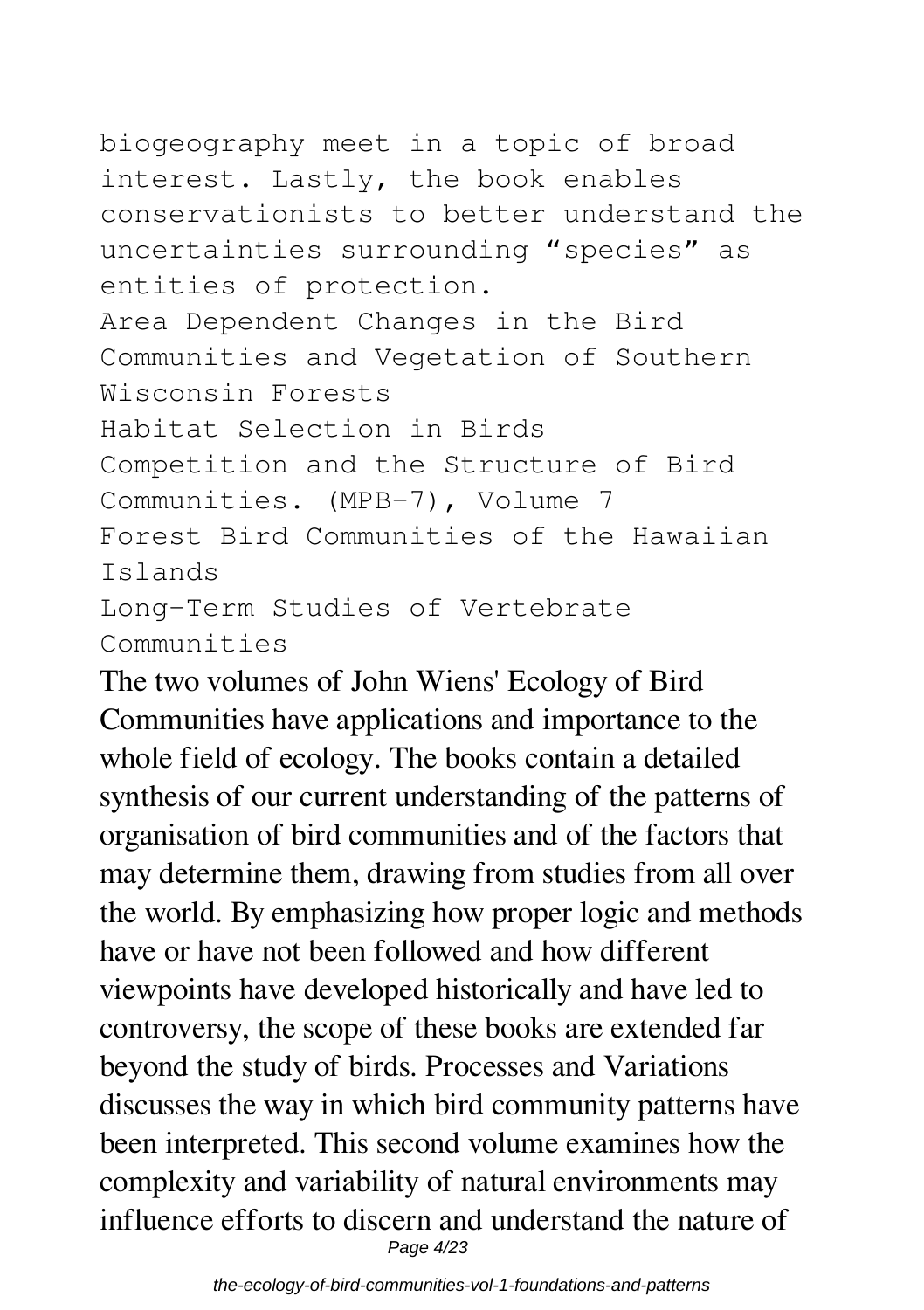these communities. Graduate students and professionals in avian biology and ecology will find these volumes a valuable stimulus and guide to future field studies and theory development.

For over one hundred years, ornithologists and amateur birders have jointly campaigned for the conservation of bird species, documenting not only birds' beauty and extraordinary diversity, but also their importance to ecosystems worldwide. But while these avian enthusiasts have noted that birds eat fruit, carrion, and pests; spread seed and fertilizer; and pollinate plants, among other services, they have rarely asked what birds are worth in economic terms. In Why Birds Matter, an international collection of ornithologists, botanists, ecologists, conservation biologists, and environmental economists seeks to quantify avian ecosystem services—the myriad benefits that birds provide to humans. The first book to approach ecosystem services from an ornithological perspective, Why Birds Matter asks what economic value we can ascribe to those services, if any, and how this value should inform conservation. Chapters explore the role of birds in such important ecological dynamics as scavenging, nutrient cycling, food chains, and plant-animal interactions—all seen through the lens of human wellbeing—to show that quantifying avian ecosystem services is crucial when formulating contemporary conservation strategies. Both elucidating challenges and providing examples of specific ecosystem valuations and guidance for calculation, the contributors propose that in order to Page 5/23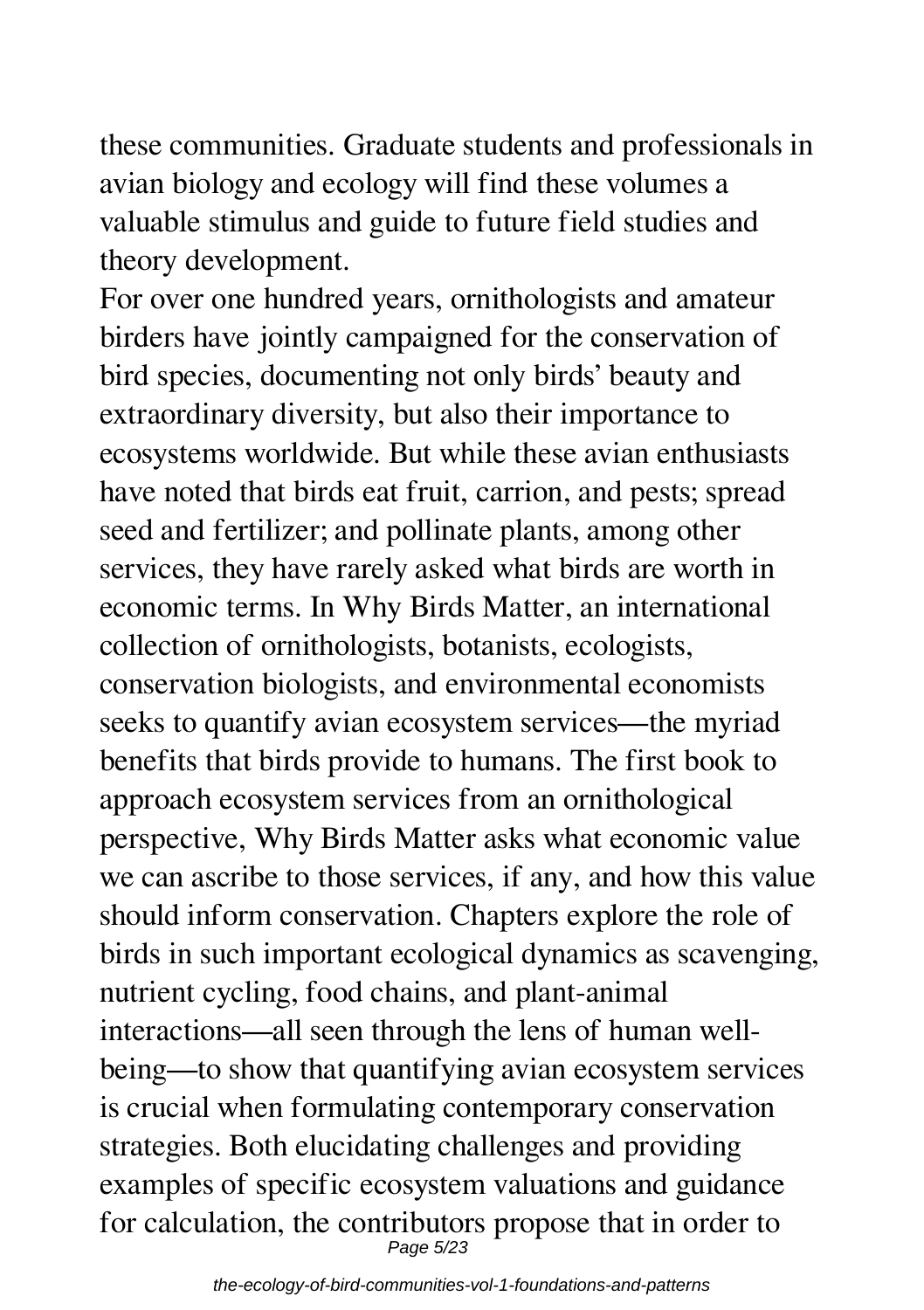advance avian conservation, we need to appeal not only to hearts and minds, but also to wallets.

The two volumes of John Wiens' Ecology of Bird Communities, first published in 1992, are recognised as having applications and importance beyond the study of birds to the wider study of ecology in general. The books contain a detailed synthesis of our understanding of the patterns of organisation of bird communities and of the factors that may determine them, drawing from studies from all over the world. The author, however, does more than simply review findings in bird community ecology. By emphasizing how proper logic and methods have or have not been followed and how different viewpoints have developed historically and have led to controversy, he extends the scope of these books far beyond the study of birds. Volume 1 Foundations and Patterns explores why avian community ecologists ask the questions they do and what philosophical and methodological approaches they have used to answer such questions. Most of the book is devoted to a critical evaluation of what is known about the nature and organisation of bird communities. Ecology and Conservation of Birds in Urban Environments Relationships in Changing Landscapes Ecology and Conservation of Forest Birds Ecology of Bird Communities in Eutrophicated Lakes in Northern Zealand, Denmark, with Special Emphasis on

Fish-Eating Birds

Ill., Graph. Darst., Kt This unparalleled wealth of finely detailed ecological Page 6/23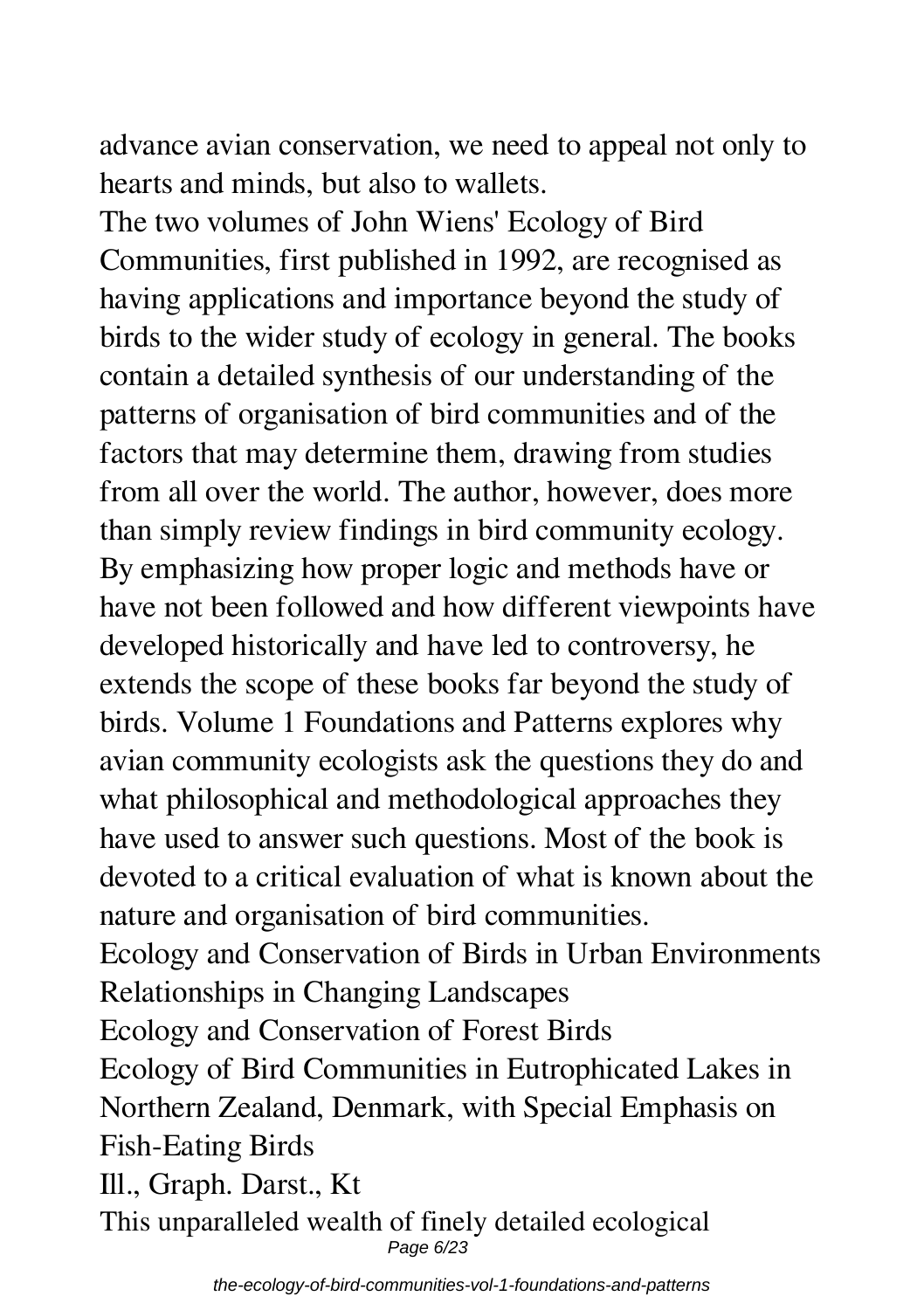information on Neotropical bird communities will prove invaluable to all Neotropical wildlife managers, conservation biologists, and serious birders.

Professor Cody's monograph emphasizes the role of competition at levels above single species populations, and describes how competition, by way of the niche concept, determines the structure of communities. Communities may be understood in terms of resource gradients, or niche dimensions, along which species become segregated through competitive interactions. Most communities appear to exist in three or four such dimensions. The first three chapters describe the resource gradients (habitat types, foraging sites, food types), show what factors restrict species to certain parts of the resource gradients and so determine niche breadths, and illustrate the important role of resource predictability in niche overlap between species for resources they share. Most examples are drawn from eleven North and South American bird communities, although the concepts and methodology are far more general. Next, the optimality of community structure is tested through parallel and convergent evolution on different continents with similar climates and habitats, and the direct influence of competitors on resource use is investigated by comparisons of species--poor island communities to speciesrich mainland ones. Finally, the author discusses those sorts of environments in which the evolution of one species--one resource set is not achieved, and where alternative schemes of resource allocation, often involving several species that act ecologically as one, must be followed.

One of the most striking and persistent ways humans dominate Earth is by changing land-cover as we settle a region. Much of our ecological understanding about this process comes from Page 7/23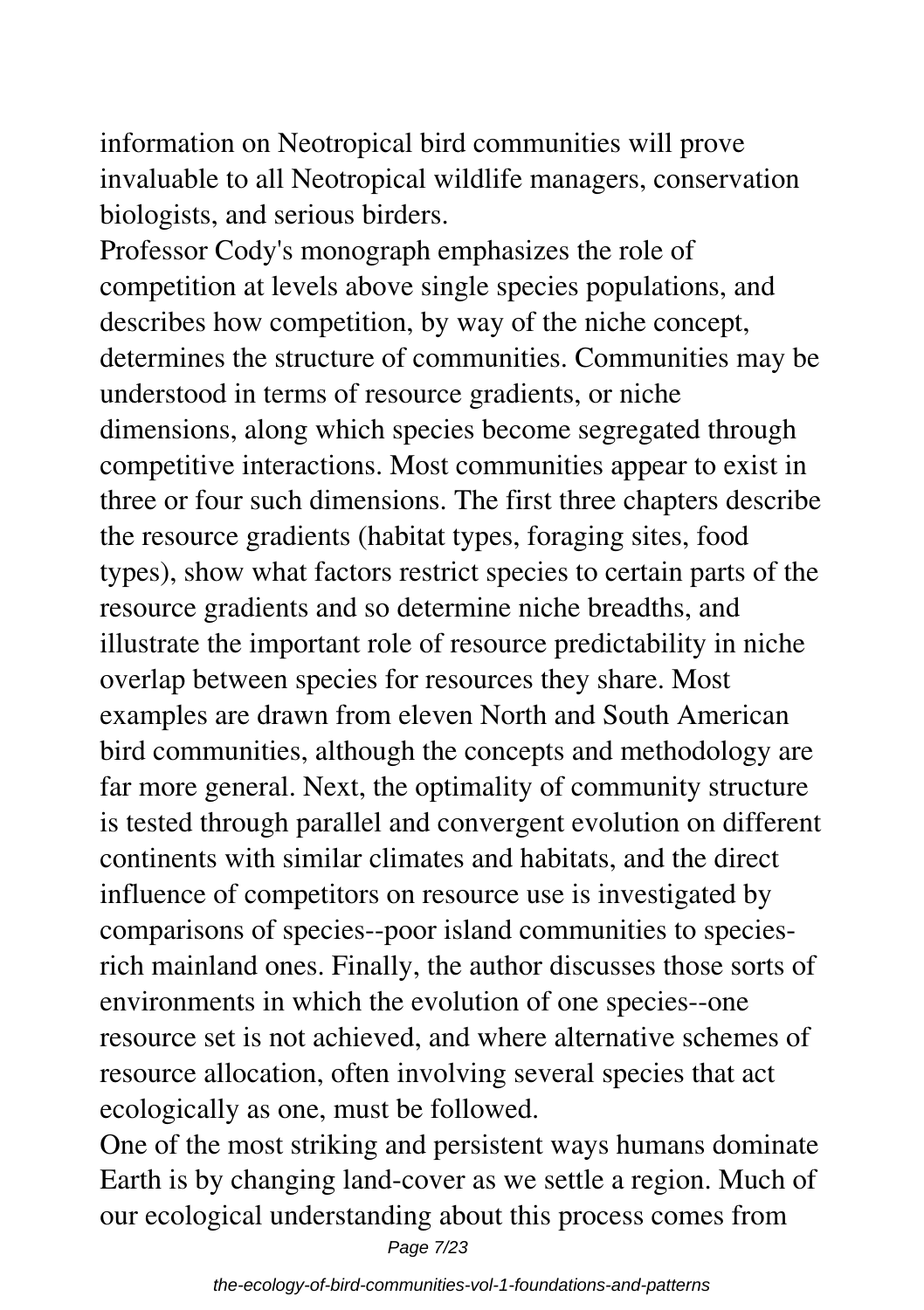studies of birds, yet the existing literature is scattered, mostly decades old, and rarely synthesized or standardized. The twenty-seven contributions authored by leaders in the fields of avian and urban ecology present a unique summary of current research on birds in settled environments ranging from wildlands to exurban, rural to urban. Ecologists, land managers, wildlife managers, evolutionary ecologists, urban planners, landscape architects, and conservation biologists will find our information useful because we address the conservation and evolutionary implications of urban life from an ecological and planning perspective. Graduate students in these fields also will find the volume to be a useful summary and synthesis of current research, extant literature, and prescriptions for future work. All interested in human-driven land-cover changes will benefit from a perusal of this book because we present high altitude photographs of each study area.

Breeding Bird Communities in a Naturally Fragmented Forest Ecosystem in Grand Teton National Park, Wyoming Avian Ecological Function and Ecosystem Services Birds and Habitat

The Effects of Urbanization on the Ecology of Bird Communities in Los Angeles

Community Ecology of Subalpine Birds of the White **Mountains** 

*This unique book synthesizes the ongoing longterm community ecology studies of fish, amphibians, reptiles, birds, and mammals. The studies have been conducted from deserts to rainforests as well as in terrestrial, freshwater, and marine habitats and provide*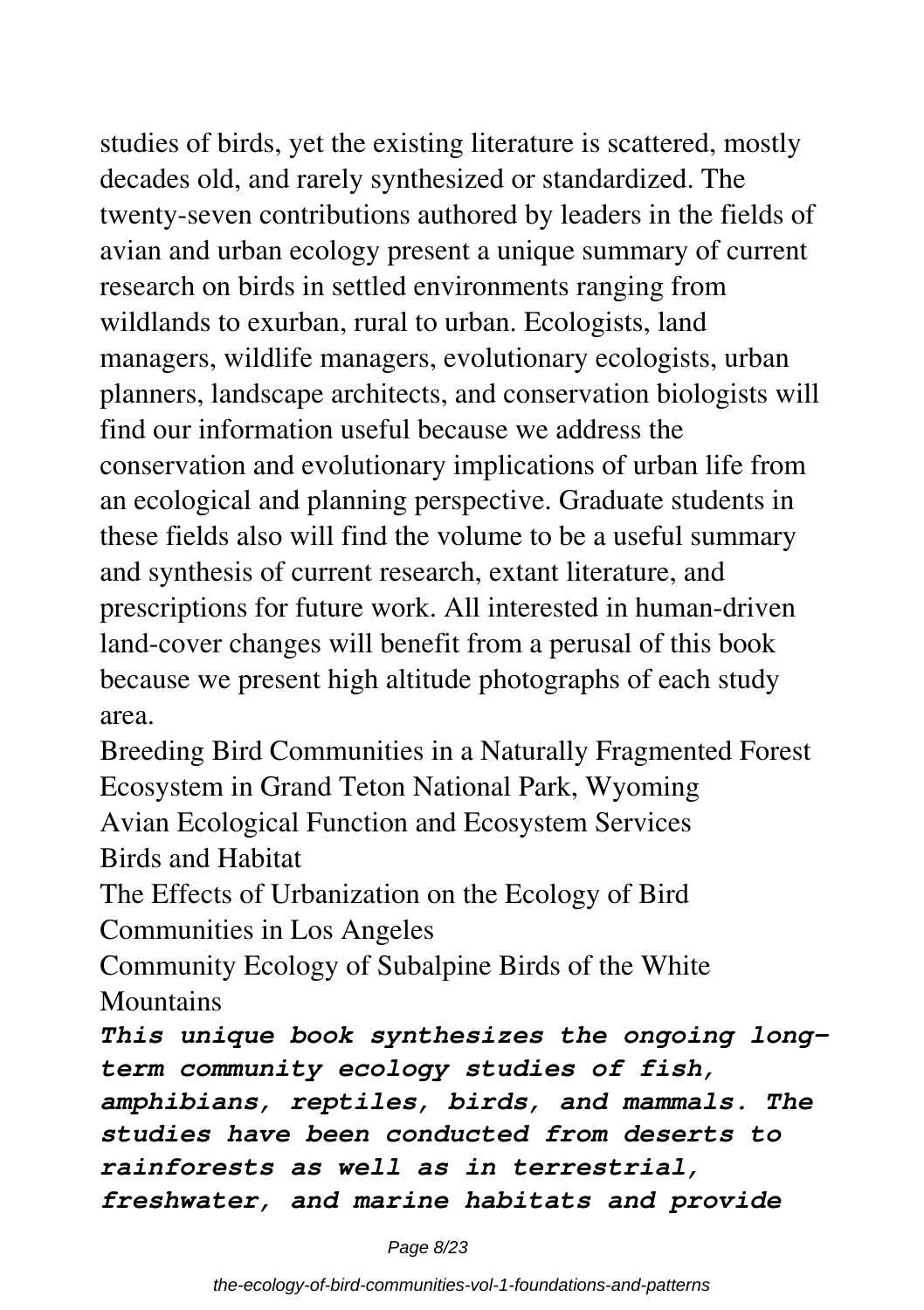*valuable insight that can be obtained only through persistent, diligent, and year-afteryear investigation. Long-Term Studies of Vertebrate Communities is ideal for faculty, researchers, graduate students, and undergraduates in vertebrate biology, ecology, and evolutionary biology, including ecology, natural history, and systematics. Provides unique perspectives of community stability and variation Details the influence of natural and other perturbations on community structure Includes synopses by wellknown authors Presents results from a broad range of vertebrate taxa Studies were conducted at different latitudes and in different habitats*

*This book provides syntheses of ecological theories and overarching patterns of urban bird ecology that have only recently become available. The numerous habitats represented in this book ranges from rows of trees in wooded alleys, to wastelands and remnants of natural habitats encapsulated in the urban matrix. Authored by leading scientists in this emergent field, the chapters explore how the characteristics of the habitat in urban environments influence bird communities and populations at multiple levels of ecological organization and at different spatial and temporal scales, and how this information should be incorporated in urban planning to achieve an effective conservation of bird fauna in urban environments. Birds are among the most conspicuous and fascinating* Page 9/23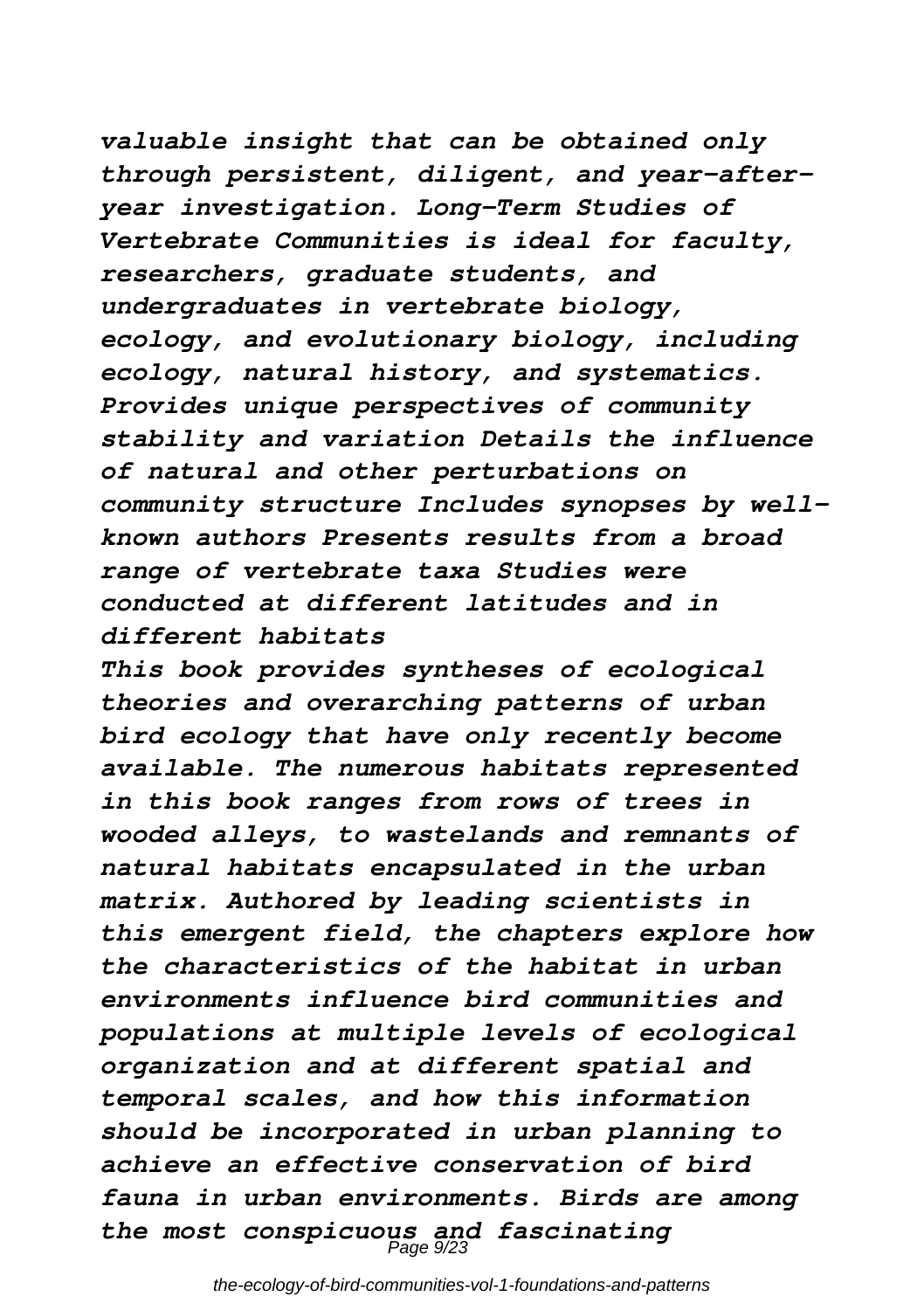*residents of urban neighborhoods and provide urban citizens with everyday wildlife contact all over the world. However, present urbanization trends are rapidly depleting their habitats, and thus knowledge of urban bird ecology is urgently needed if birds are to thrive in cities. The book is unique in its inclusion of examples from all continents (except Antarctica) in an effort to arrive at a more holistic perspective. Among other issues, the individual chapters address the censusing of birds in urban green spaces; the relationship between bird communities and the structure of urban green spaces; the role of exotic plant species as food sources for urban bird fauna; the influence of artificial light and pollutants on bird fauna; trends in long-term urban bird research, and transdisciplinary studies on bird sounds and their effects on humans. Several chapters investigate how our current knowledge of the ecology of urban bird fauna should be applied in order to achieve better management of urban habitats so as to achieve conservation of species or even increase species diversity. The book also provides a forwardlooking summary on potential research directions. As such, it provides a valuable resource for urban ecologists, urban ecology students, landscape architects, city planners, decision makers and anyone with an interest in urban ornithology and bird conservation. Moreover, it provides a comprehensive overview for researchers in the* Page 10/23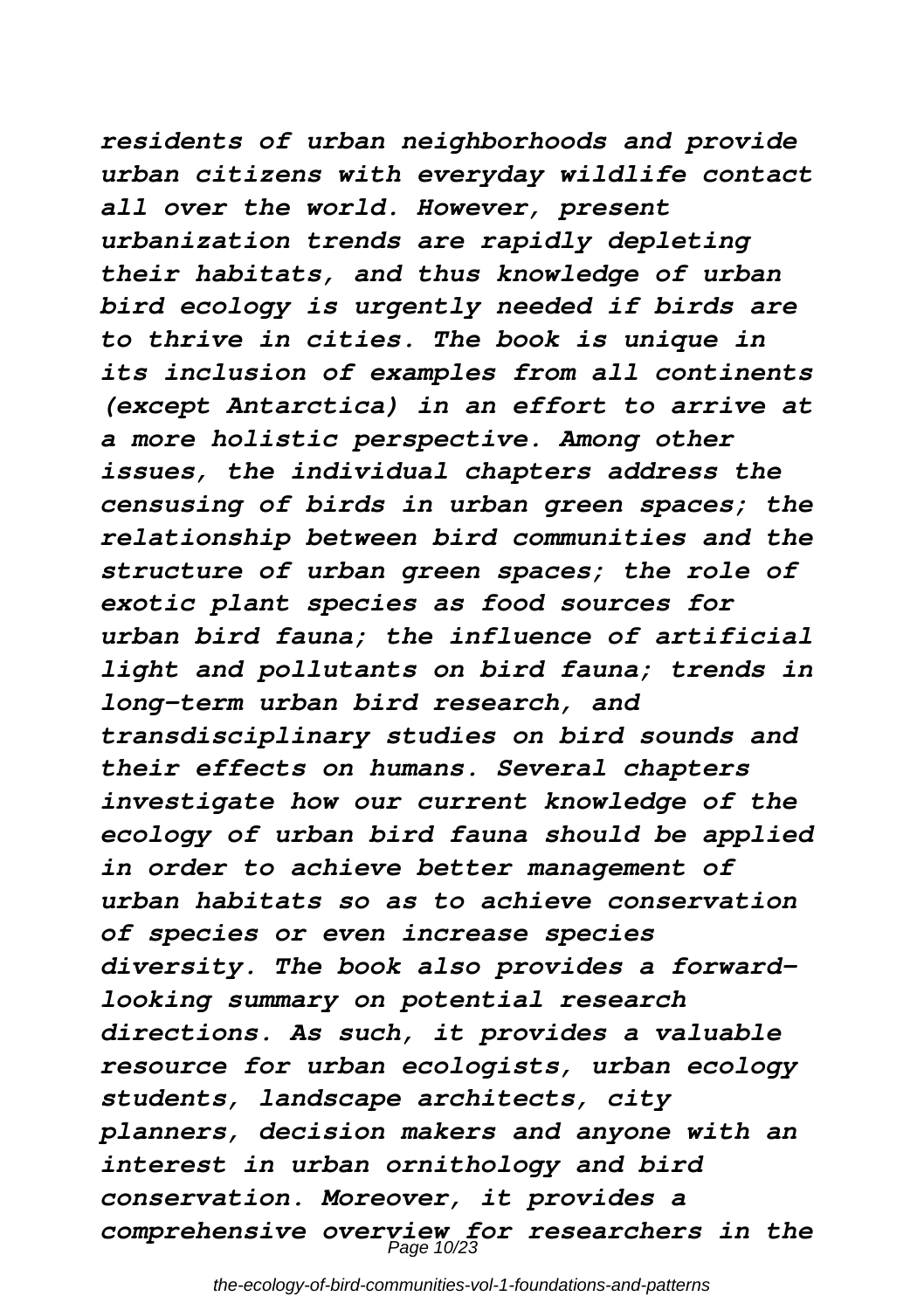*fields of ecology and conservation of urban bird fauna.*

*Montane birds are sensitive to a wide variety of human activities, among which climate change is of special concern. Among the most diverse and specialized montane bird communities is that of Polylepis forests in the High Andes (> 3,500 m). Unfortunately, the ecology of birds associated with Polylepis forest, especially endemic and threatened species, remains poorly known. This gap in knowledge is worrisome given that climate models project that future conditions will be warmer and drier, which could negatively impact many of the species in this ecosystem. This research investigated patterns of species richness and bird-habitat relationships across along an elevational gradient (~3,300 - 4,700 m) and across wetdry seasons in five valleys of Huascaran National Park within the Cordillera Blanca range of Peru. In 2014-2015, birds and habitat characteristics were surveyed at 130 point count locations and systematically observed between points during wet and dry seasons. I calculated observed and expected (Abundance-Coverage Estimator) species richness for valleys, seasons, and within 100-m elevational bands. Estimates of species richness exceed those of previous studies in Polylepis forest along the Andes. There was a consistent pattern of greater species richness in wet compared to dry seasons,* though the pattern declined in strength with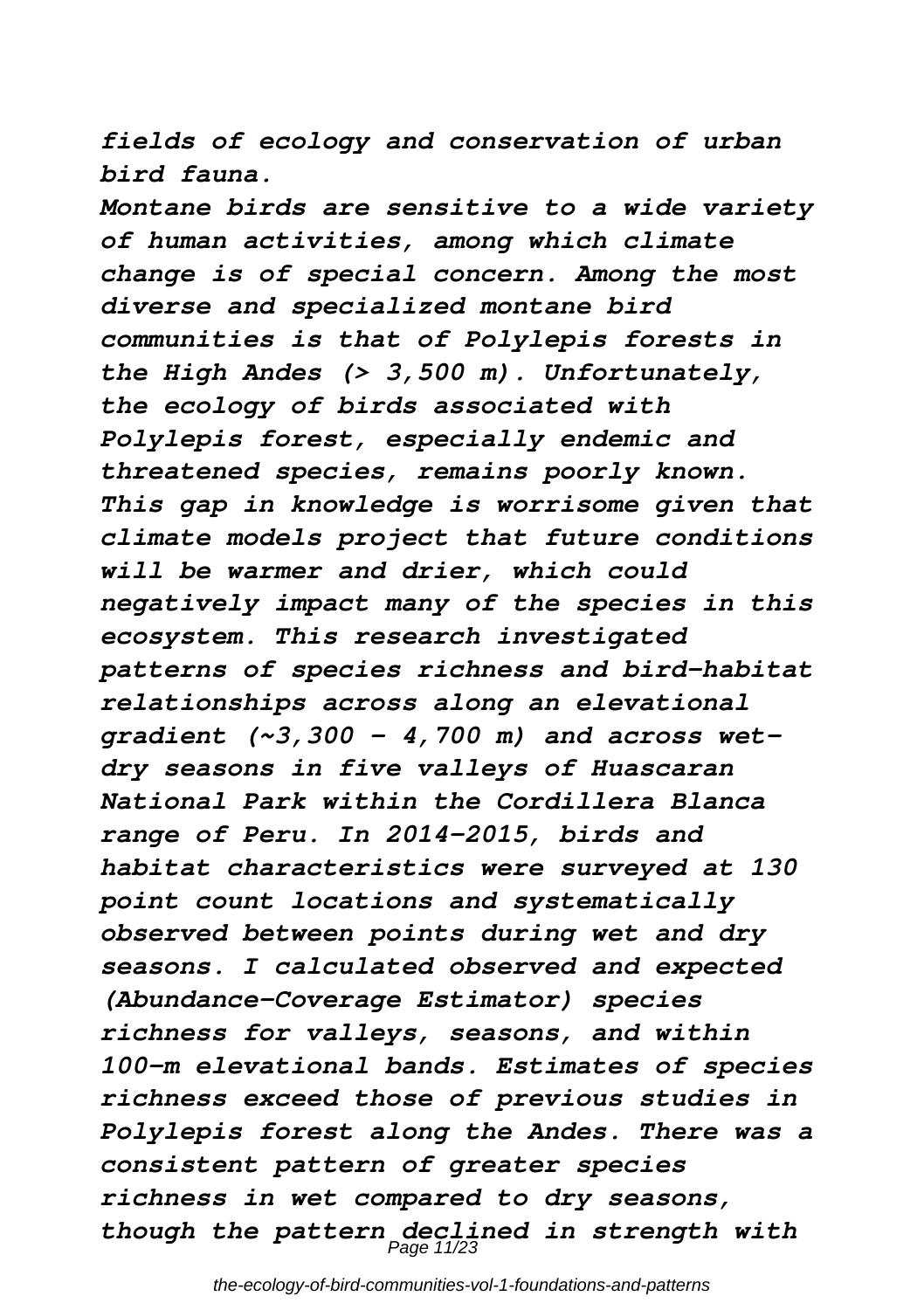*elevation. Species richness peaked at midelevations (~4,000 m) for the overall bird community, while the greatest number of endemics and threatened birds were found at ~4,300 m Polylepis forest was a particularly important habitat that seemed to promote diversity and might provide an important refuge for species in the face of climate change. ii Species-habitat associations of 50 species of birds, including 13 of conservation priority, showed that birds were associated with four habitat types. Four species of conservation priority (Oreomanes fraseri, Poospiza alticola, Atlapetes rufigenis, and Cranioleuca baroni) were strongly associated with structural characteristics of large forest patches (~10 ha) dominated by P. sericea (3,800 m), whereas another four (Anairetes alpinus, Leptasthenura yanacensis, Zaratornis stresemanii, and Scytalopus affinis) were associated with less disturbed forests of P. weberbaueri ( 4,200 m). Open Puna and shrubland habitats also maintained a high number of most common species. These results suggest that, although declines in species richness during dry seasons may negatively affect certain species under the projected warmer and drier conditions for this region, Polylepis forest fragments might provide important refuge or buffering against future changes in climate. Moreover, in addition to conserving and using large (>10 ha) P. sericea forests at lower elevations as the* Page 12/23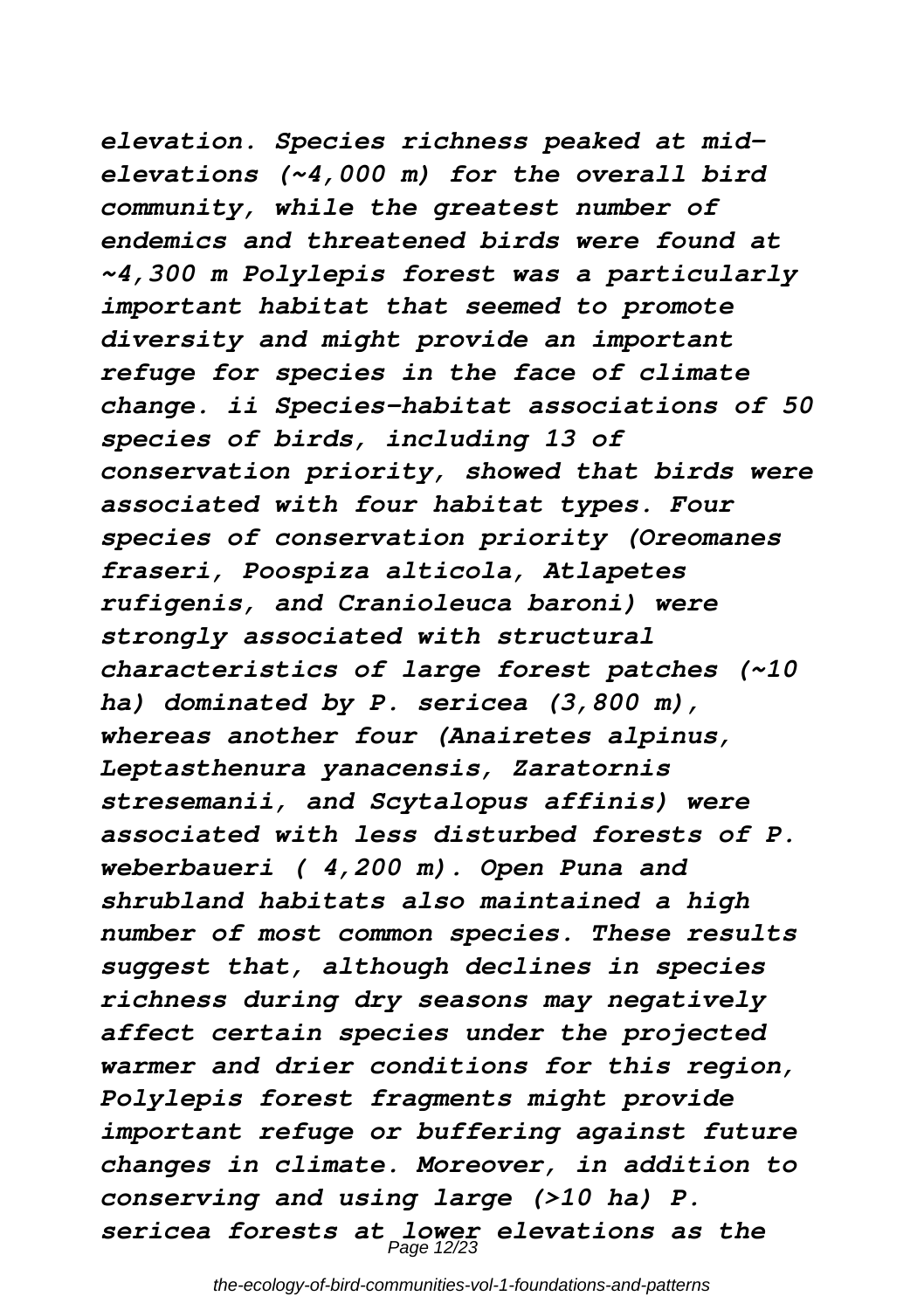### *cornerstone for maintaining bird diversity, any high elevation (> 4,200 m) relicts of P. weberbaueri, irrespective of size, should be prioritized for conservation in order to protect key habitat of threatened avian species in Cordillera Blanca. Population studies of priority bird species, combined with coordinated monitoring, will provide important insights into the response of bird populations to human activities and climatic changes and help to inform conservation of High Andean biological diversity. iii. Biogeography and Ecology of Forest Bird*

*Communities*

*Graph. Darst*

### *How They Arise, Modify and Vanish Restoring North America's Birds Bird Species*

*Bird communities are sensitive indicators of habitat type and condition. Therefore careful ornithological surveys can provide quick, practical assessments of the ecological characteristics and conservation status of many terrestrial communities in the tropical Americas. This volume provides the data essential to the success of such surveys. It compiles, for the first time, information on the ecological and geographical distributions of all 4,037 bird species of the. Millions of people worldwide engage in the practice of feeding birds. Although there are many purported impacts associated with bird feeding – including improved winter survival,*

*increased reproductive success, increased* Page 13/23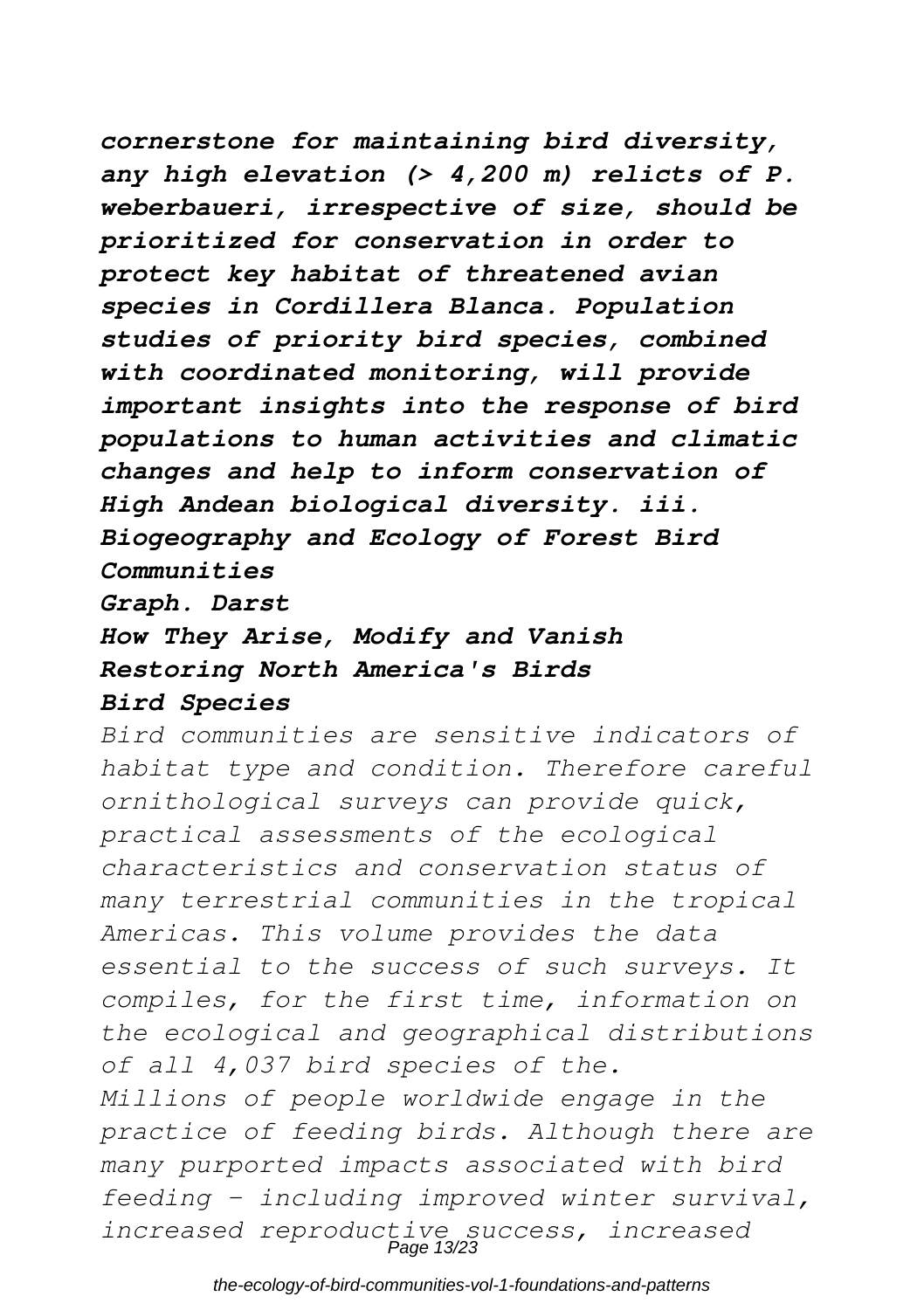# *aggression, and disease outbreaks – there has been little consideration of both the human*

*and ecological consequences of the practice from the scientific community. The majority of bird feeding takes place in urban areas, yet in situ experimental studies of the effects are extremely rare. The practice of feeding is particularly poorly studied in New Zealand. In this thesis I investigate bird feeding and its impacts in New Zealand, to determine what risks bird feeding poses to urban bird communities in this context. The study consisted of two main components. First, a mail survey of feeding practices in six cities nationwide was carried out, to quantify the current feeding practices and motivations for feeding in New Zealand and identify potential risks from typical feeding practices. Results confirmed that bird feeding is a common activity, with 46.6% of households feeding birds. Bread was most commonly provided, with an estimated 5.1 million loaves/annum fed to birds across the six surveyed cities. Two key risks identified were: 1) that introduced birds are likely to be the main consumers of supplementary food sources in New Zealand; and 2) that poor hygiene practices may contribute to transmission of disease at feeders. Second, a 2-year in situ experiment was conducted to examine the impacts of typical feeding practices on local bird community structure and disease transmission; volunteer households in urban Auckland provided food* Page 14/23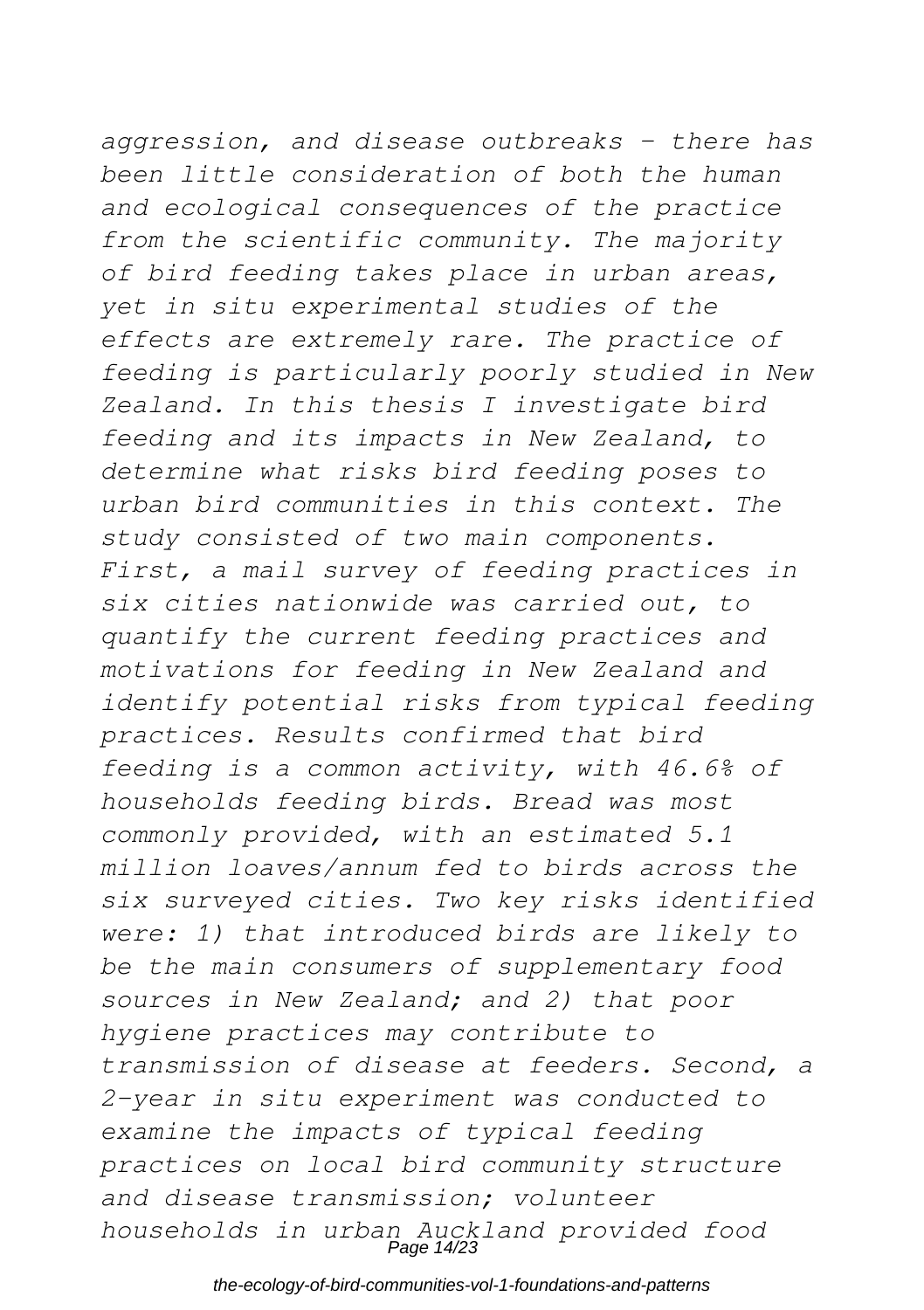*for 18 months. The grain-based feeding regime caused a significant shift toward communities dominated by a few introduced bird species at feeding compared to non-feeding properties. House sparrow (Passer domesticus) and spotted dove (Streptopelia chinensis) particularly benefitted. There was a detrimental effect on one native insectivorous species, the grey warbler (Gerygone igata), which did not utilise the feeders. Disease risks were identified in feeder-visiting bird species, with all pathogens and parasite groups detected in at least one of the three focal species screened (house sparrow, silvereye Zosterops lateralis, and Eurasian blackbird Turdus merula). Feeding stations tested positive for Salmonella enterica Typhimurium on ~7% of occasions, confirming that structures used in feeding are a potential transmission pathway. Feeding had varying effects on disease dynamics, including no change on infectious pathogen parameters, and both positive and negative effects on parasitic infection parameters. The overall findings of this research confirm that bird feeding is a popular activity in New Zealand, one that generates positive feelings for those participating. Moreover, this research confirms that the practice of bird feeding has discernible consequences for urban bird communities. Further investigation into the effects of feeding is certainly warranted, and all conservation practitioners should take into account bird feeding as an* Page 15/23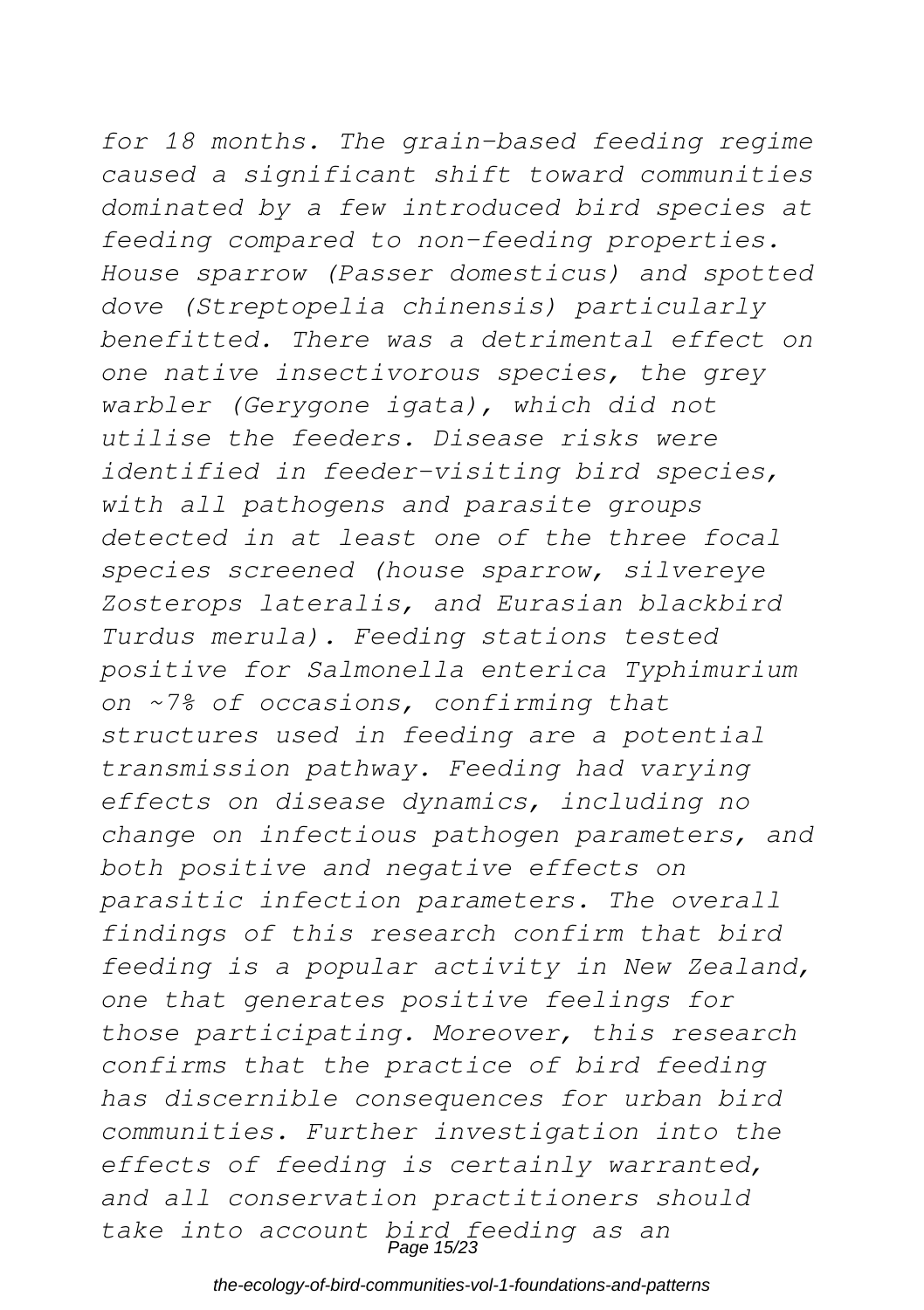*important driver of avian ecology in urban ecosystems.*

*DIVThe decline of bird species in a wide range of North American habitats—forests, prairies, shrublands, mountain regions, marshes, and deserts—has inspired two decades of intense scientific study of bird ecology and conservation. But for professional scientists and amateur birders alike, interpreting the results of these diverse studies is often complex and bewildering. This accessible book pulls together recent research on bird species and habitats to show how basic ecological principles apply in seemingly different situations. Robert A. Askins provides an engaging introduction to bird ecology and concepts of landscape ecology, focusing on such intriguing species as Bachman's Warbler, Red Crossbill, Mountain Plover, and Marbled Murrelet. Understanding the ancient landscapes of North America and how humans have changed them, Askins says, is essential for devising plans to protect and restore bird populations. In addition to such obvious changes to the landscape as the clearing of forests and plowing of prairies, more subtle changes also dramatically affect birds. Species may disappear when we interrupt natural disturbances by suppressing wildfires or trapping out beaver, or when we disrupt habitat with roads and housing developments. Askins challenges some of the assumptions that underlie current conservation efforts and offers concrete* Page 16/23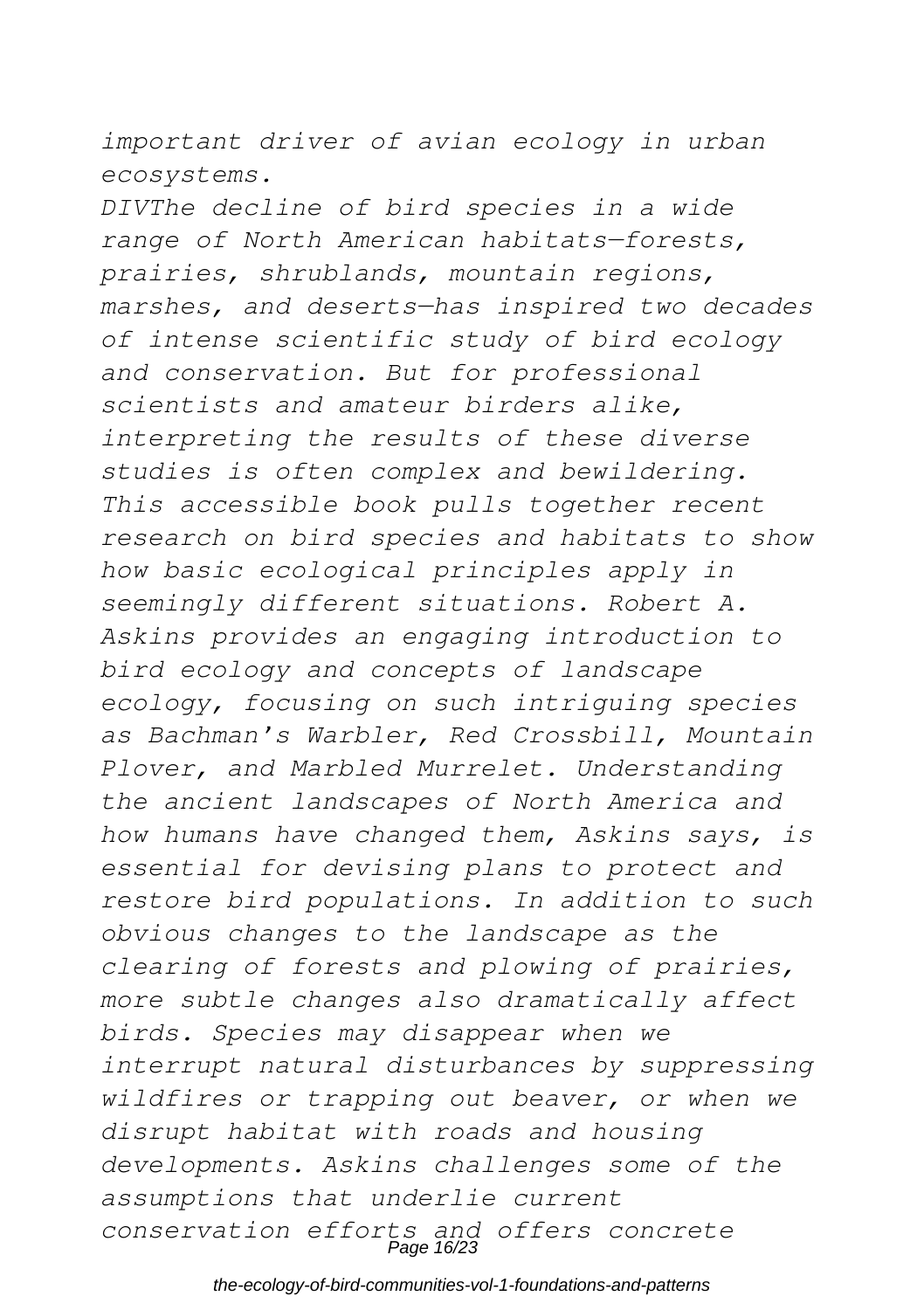*recommendations, based on sound ecological principles, for protecting the rich natural diversity of North America's birds./div Ecology and Conservation Ecology of Urban Bird Communities in the Chicago Area Neotropical Birds A Review of the Ecology and Management of Forest Bird Communities in Relation to Silvicultural Practices in the British Uplands The Ecology of Bird Communities: Volume 1, Foundations and Patterns*

This book gathers a representative sample of the relevant knowledge related to the ecology, behavior, and conservation of birds in urban Latin America. Latin America is one of the most biodiverse regions of the world, yet it is still understudied. Although it concentrates most of its population in rapidly growing cities under considerable economic, social, and environmental disparity, the study of the effects that urbanization has on biodiversity in Latin America is still insufficient. Among the best-studied wildlife groups, birds have been widely used as bioindicators in urban areas. Going from general to specific information regarding avian communities, populations, behavior, threats, and conservation issues, this book describes the state-of-the-art of avian urban ecology in the region. Such knowledge will hopefully promote the regional consolidation of the field and encourage future mechanistic studies that untangle the recorded patterns in order to have the required information to bridge the

Page 17/23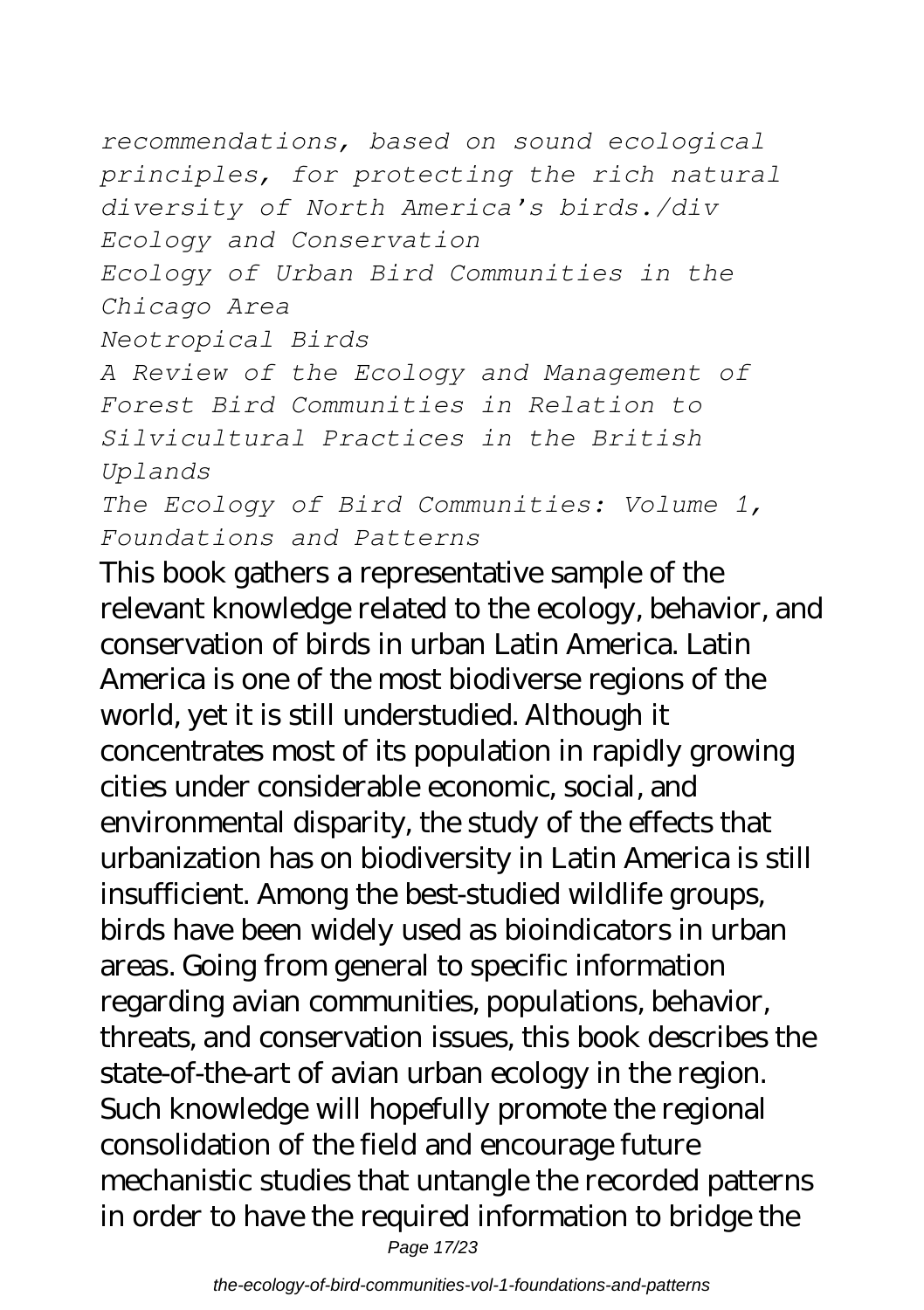gap between evidence-based knowledge and practice in urban systems. Thus, the information included in this document will allow scientists, students, and even decision takers to relate with the current knowledge and gaps related to the topic, providing perspective for future studies and actions.

The present book is divided into several parts. An introductory chapter serves to make the reader aware of the diversity of the subject of habitat selection in birds. Many if the various aspects of habitat selection introduced in the first chapter are developed in subsequent chapters, and thus it serves to some extent as an overview of the subject and as a "lead-in" to subsequent work.

Gambel oak (Quercus gambelii Nutt.) covers 3.75 million hectares (9.3 million acres) of the western United States. This report synthesizes current knowledge on the composition, structure, and habitat relationships of gambel oak avian communities. It lists life history attributes of 183 bird species documented from gambel oak habitats of the western United States. Structural habitat attributes important to bird-habitat relationships are identified, based on 12 independent studies. This report also highlights species of special concern, provides recommendations for monitoring, and gives suggestions for management and future research. Avian Ecology and Conservation in an Urbanizing World The Ecology of Bird Communities in Windbreaks and Other Avian Habitats on Farms Handbook of Bird Biology A Descriptive Analysis

Page 18/23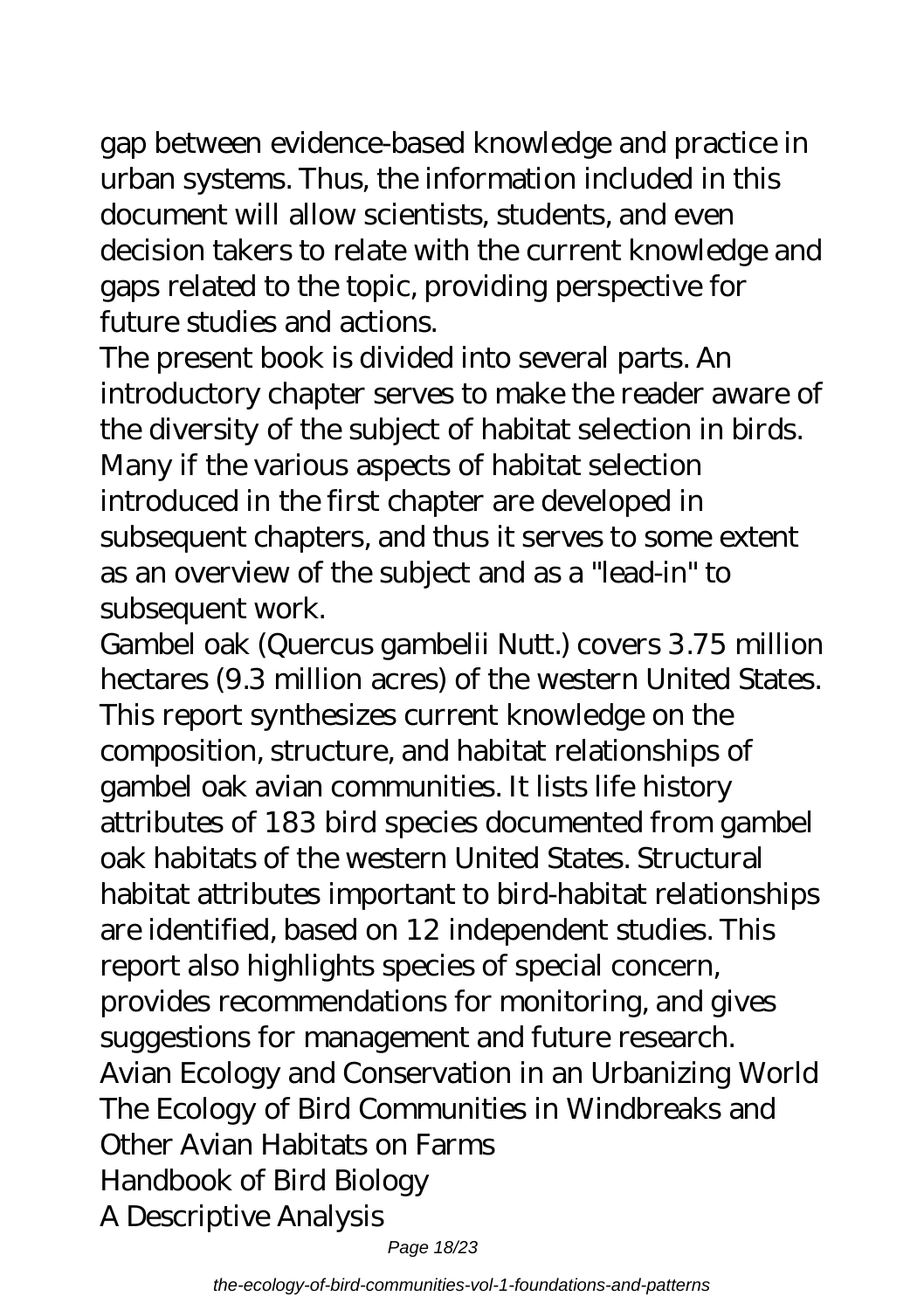### Bird Communities of Gambel Oak

Selected by Forbes.com as one of the 12 best books about birds and birding in 2016 This muchanticipated third edition of the Handbook of Bird Biology is an essential and comprehensive resourc for everyone interested in learning more about bir from casual bird watchers to formal students of ornithology. Wherever you study birds your enjoyment will be enhanced by a better understanding of the incredible diversity of avian lifestyles. Arising from the renowned Cornell Lab of Ornithology and authored by a team of experts fr around the world, the Handbook covers all aspect of avian diversity, behaviour, ecology, evolution, physiology, and conservation. Using examples drawn from birds found in every corner of the glo it explores and distills the many scientific discoveries that have made birds one of our best known - and best loved - parts of the natural wo This edition has been completely revised and is presented with more than 800 full color images. provides readers with a tool for life-long learning about birds and is suitable for bird watchers and ornithology students, as well as for ecologists, conservationists, and resource managers who wo with birds. The Handbook of Bird Biology is the companion volume to the Cornell Lab's renowned distance learning course, Ornithology: Comprehensive Bird Biology.

Urbanization, characterized by the rapid growth of human development and resource consumption, no Page 19/23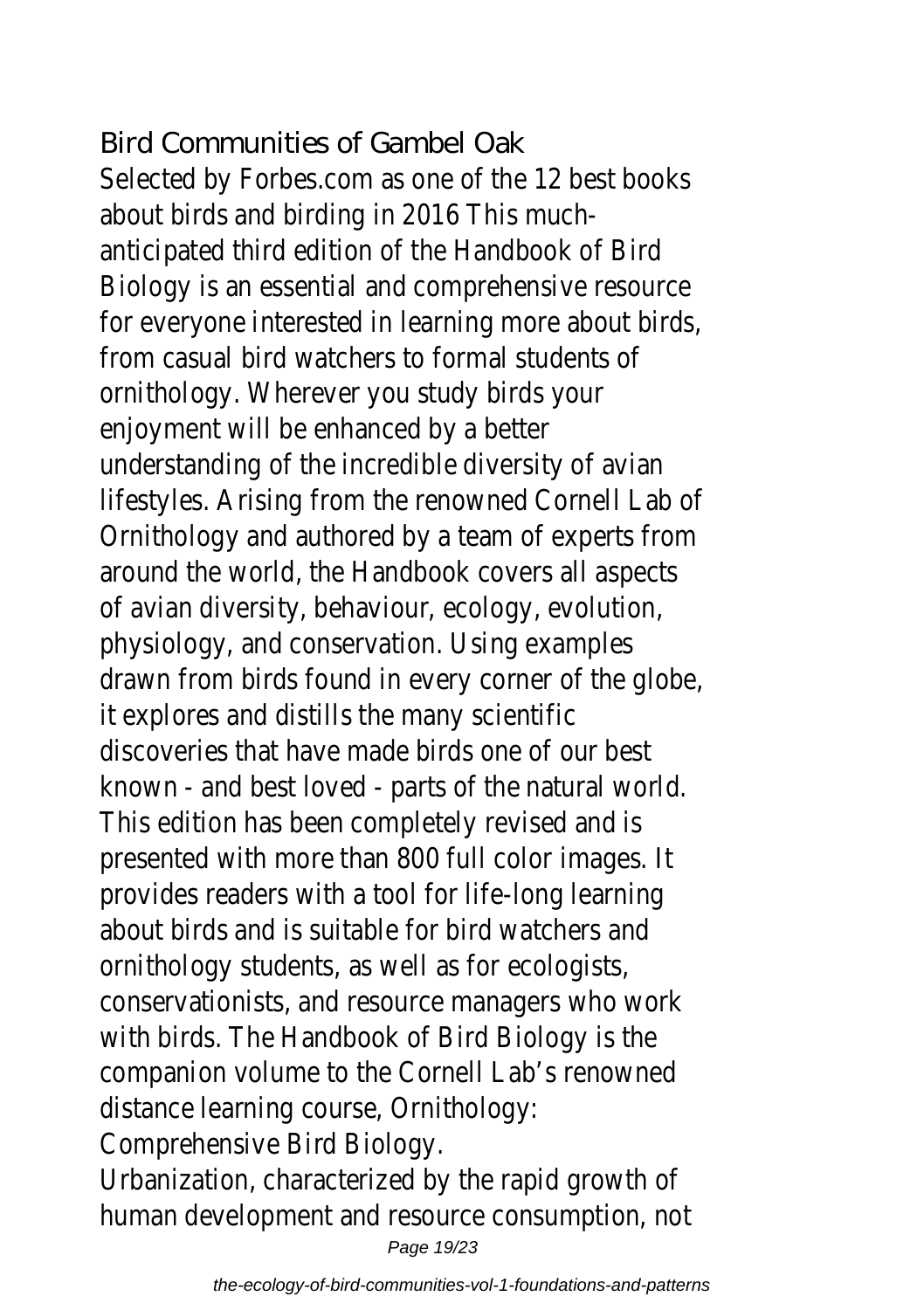only replaces preexisting habitats but can also convert entire landscapes and their associated ecological services. As a result, these areas provid researchers with opportunities to study how wild species respond to novel habitat scenarios. In Chapter 1, we directly compared the House Sparrow's (Passer domesticus) success among different habitat typologies in its native and nonnative distributions. We related their numbers to environmental variables describing vegetation structure, urban infrastructure, and human activit Our results are not only consistent with previous reports but also reveal some useful insights for the development of population management tools. In Chapter 2, we assessed the feasibility of using Google Street View as an ecological tool for gathering environmental data in different urban areas and typologies. Our results provide an optimistic look for GSV's utilization as a powerful tool in the field of ecology.

Community Ecology of Tropical Birds, the tropical ecosystems is one of the most biological diverse habitats on the earth. Seventy six per cent of all centers of avian endemism occur in tropical region and the same is true for many plant and animal communities. Birds are important component of biological diversity and their ecological, cultural, recreational and economic benefits are recognized universally. They act as vital links in many food webs and often serve as highly visible biological indicators of ecosystem health. Many bird Page 20/23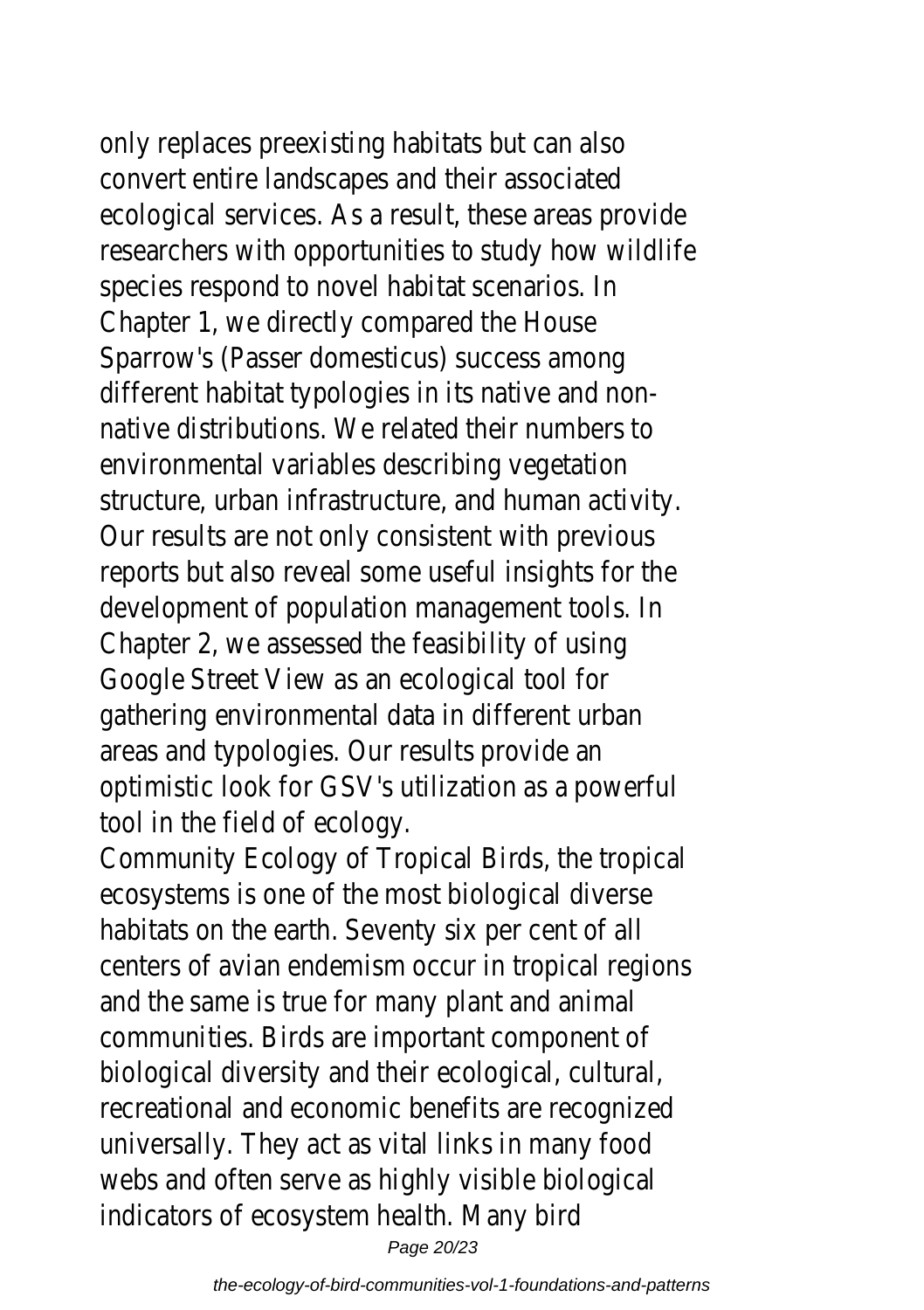populations are declining all over the world due to habitat loss and fragmentation, predation, pesticident use, invasive exotic species and other factors. Thi book is about the ecology of tropical bird community, all together 12 chapters are described and divided into two parts. The first part of this book looks at the forest bird community including state and distribution, species-abundance relationship, seasonal changes, vertical distribution and habitat utilisation. The second part provides detailed ecology of wetland bird community. This book will be an invaluable resource for field scientist, researchers, students, and naturalists in the field Ornithology.

Ecological Impacts of Supplementary Feeding on Urban Bird Communities in New Zealand Urban Bird Ecology and Conservation The Ecology of Bird Communities The Structure of Bird Communities in North

American Deserts

The Ecology of Bird Communities: Volume 2, Processes and Variations

*The successful conservation of bird species relies upon our understanding of their habitat use and requirements. In the coming decades the importance of such knowledge will only grow as climate change, the development of new energy sources and the needs of a growing human population intensify the, already significant, pressure on the habitats that birds depend on. Drawing on valuable recent advances in our understanding of bird-habitat relationships, this book provides the first major review of avian habitat selection in over twenty years. It offers a synthesis of concepts,* Page 21/23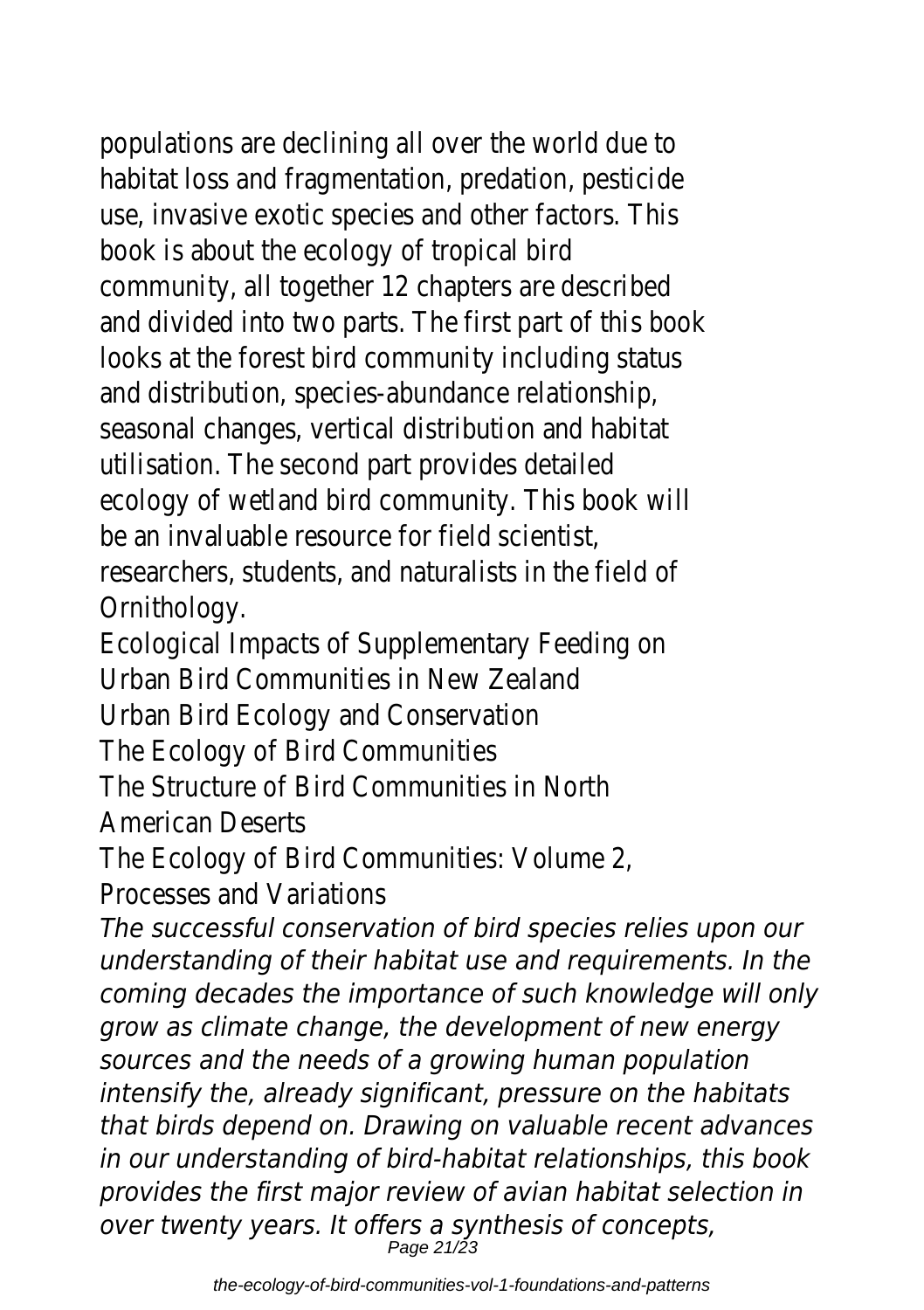*patterns and issues that will interest students, researchers and conservation practitioners. Spatial scales ranging from landscape to habitat patch are covered, and examples of responses to habitat change are examined. European landscapes are the main focus, but the book has far wider significance to similar habitats worldwide, with examples and relevant material also drawn from North America and Australia.*

*The two volumes of John Wiens' Ecology of Bird Communities are already recognised as having applications and importance beyond the study of birds to the wider study of ecology in general. The books contain a detailed synthesis of our current understanding of the patterns of organisation of bird communities and of the factors that may determine them, drawing from studies from all over the world. The author, however, does more than simply review recent findings in bird community ecology. By emphasizing how proper logic and methods have or have not been followed and how different viewpoints have developed historically and have led to controversy, he extends the scope of these books far beyond the study of birds. Volume 1 Foundations and Patterns explores why avian community ecologists ask the questions they do and what philosophical and methodological approaches they have used to answer such questions. Most of the book is devoted to a critical evaluation of what is known about the nature and organisation of bird communities. Volume 2 Processes and Variations discusses the way in which bird community patterns have been interpreted. This volume examines how the complexity and variability of natural environments may influence efforts to discern and understand the nature of these communities. Graduate students and professionals in avian biology and ecology will find these volumes a valuable stimulus and guide to future* Page 22/23